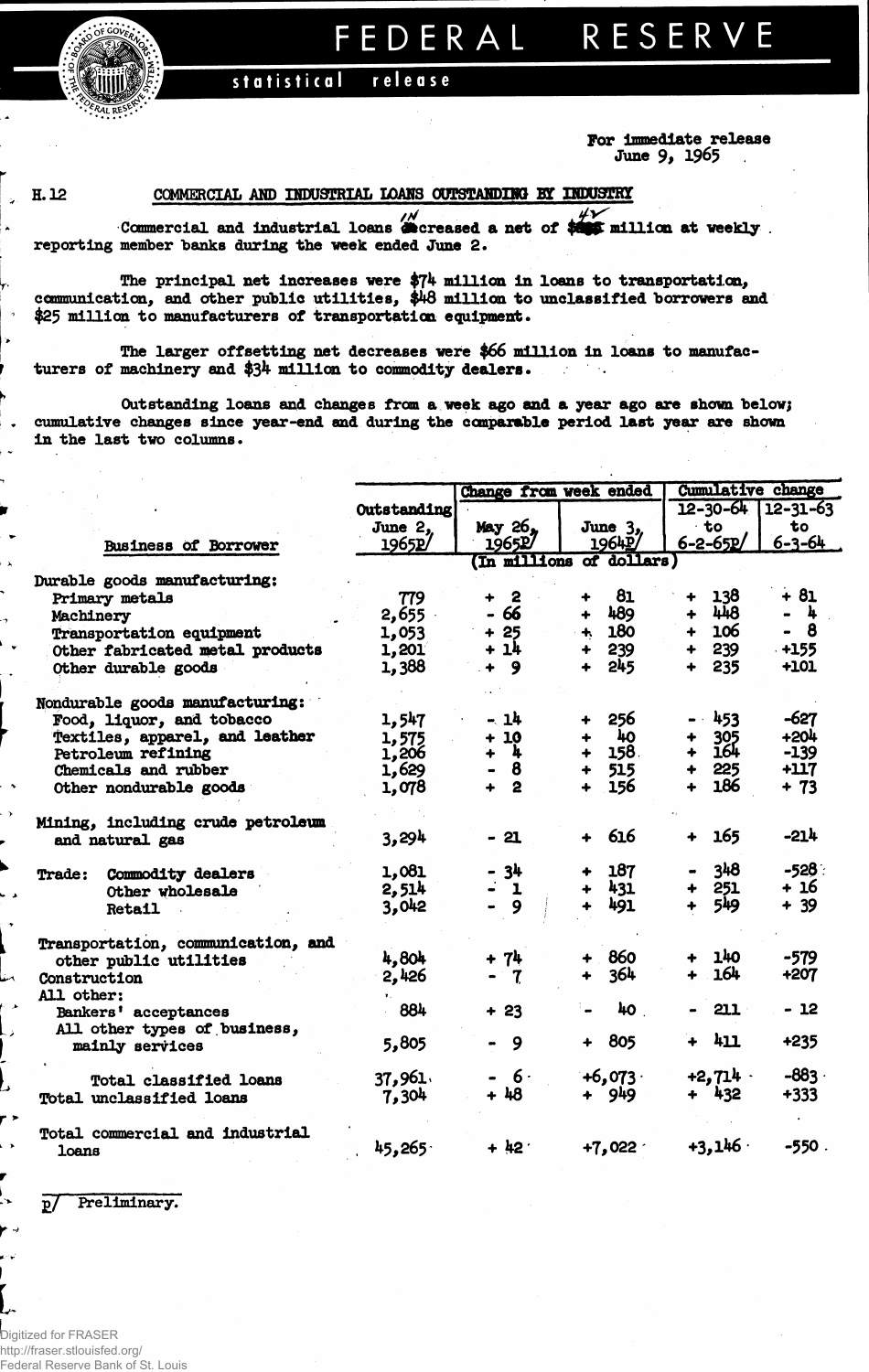In addition to the weekly table, a monthly table appears below showing changes during May 1965 compared with the preceding month and with May 1964, and also showing changes during the past twelve months.

Total commercial and industrial loans increased **\$626** million during the month of May **1965,** compared with a decrease of \$23 million during the month of April 1965 and an increase of **\$263** million in May 1964.

| <b>Business of Borrower</b>                            | 4 weeks<br>ended<br>May 26, 1965 | 4 weeks<br>ended<br>Apr. 28, 1965 | 4 weeks<br>ended<br>May 27, $196\frac{1}{7}$ | 12 months<br>ended<br>May 26, 1965 |  |  |
|--------------------------------------------------------|----------------------------------|-----------------------------------|----------------------------------------------|------------------------------------|--|--|
|                                                        |                                  | (In millions of dollars)          |                                              |                                    |  |  |
| Durable goods manufacturing:                           |                                  |                                   |                                              |                                    |  |  |
| Primary metals                                         | $+20$                            | $+24$                             | - 9                                          | -84<br>$+$                         |  |  |
| Machinery                                              | $+20$                            | $+ 37$                            | $-39$                                        | $+ 556$                            |  |  |
| Transportation equipment                               | $+46$                            | $-29$                             | $+58$                                        | $+ 120$                            |  |  |
| Other fabricated metal products<br>Other durable goods | $+ 34$<br>$+ 33$                 | $+22$<br>$+ 50$                   | $+ 51$<br>$+20$                              | $+ 233$<br>$+ 240$                 |  |  |
|                                                        |                                  |                                   |                                              |                                    |  |  |
| Nondurable goods manufacturing:                        |                                  |                                   |                                              |                                    |  |  |
| Food, liquor, and tobacco                              | $-113$                           | $-147$                            | - 45                                         | 278<br>$\ddot{\phantom{1}}$        |  |  |
| Textiles apparel, and leather                          | $+14$                            | $+ 33$                            | $+21$                                        | 29<br>$\ddotmark$                  |  |  |
| Petroleum refining                                     | $+21$                            | $-27$                             | $-15$                                        | $+ 147$                            |  |  |
| Chemicals and rubber                                   | $-20$                            | $+63$                             | $-12$                                        | + 496                              |  |  |
| Other nondurable goods                                 | $+ 30$                           | $+ 57$                            | $+21$                                        | 158<br>$+$                         |  |  |
| Mining, including crude petroleum                      |                                  |                                   |                                              |                                    |  |  |
| and natural gas                                        | $-43$                            | $+11$                             | $+17$                                        | $+ 619$                            |  |  |
| Trade: Commodity dealers                               | -115                             | $-179$                            | $-108$                                       | 192                                |  |  |
| Other wholesale                                        | $+ 71$                           | $+55$                             | $+ 32$                                       | 439<br>÷                           |  |  |
| <b>Retail</b>                                          | $+209$                           | - 65                              | + 84                                         | 449                                |  |  |
| Transportation, communciation, and                     |                                  |                                   |                                              |                                    |  |  |
| other public utilities                                 | $+ 87$                           | - 6                               | $-47$                                        | $+ 721$                            |  |  |
| Construction                                           | $+92$                            | $+ 77$                            | $+110$                                       | + 382                              |  |  |
| All other:                                             |                                  |                                   |                                              |                                    |  |  |
| Bankers' acceptances                                   | $+92$                            | $-19$                             | $+38$                                        | 48                                 |  |  |
| All other types of business,                           |                                  |                                   |                                              |                                    |  |  |
| mainly services<br>۰                                   | $+ 59$                           | $-67$                             | $+ 7$                                        | + 871                              |  |  |
| Total classified loans                                 | $+537$                           | $-110$                            | $+184$                                       | +5,966                             |  |  |
| Total unclassified loans                               | + 89                             | $+87$                             | $+ 79$                                       | + 937                              |  |  |
|                                                        |                                  |                                   |                                              |                                    |  |  |
| Total commercial and industrial<br>loans               | $+626$                           | $-23$                             | $+263$                                       | $+6,903$                           |  |  |

Digitized for FRASER http://fraser.stlouisfed.org/ Federal Reserve Bank of St. Louis

 $\rightarrow$ 

 $\bullet$